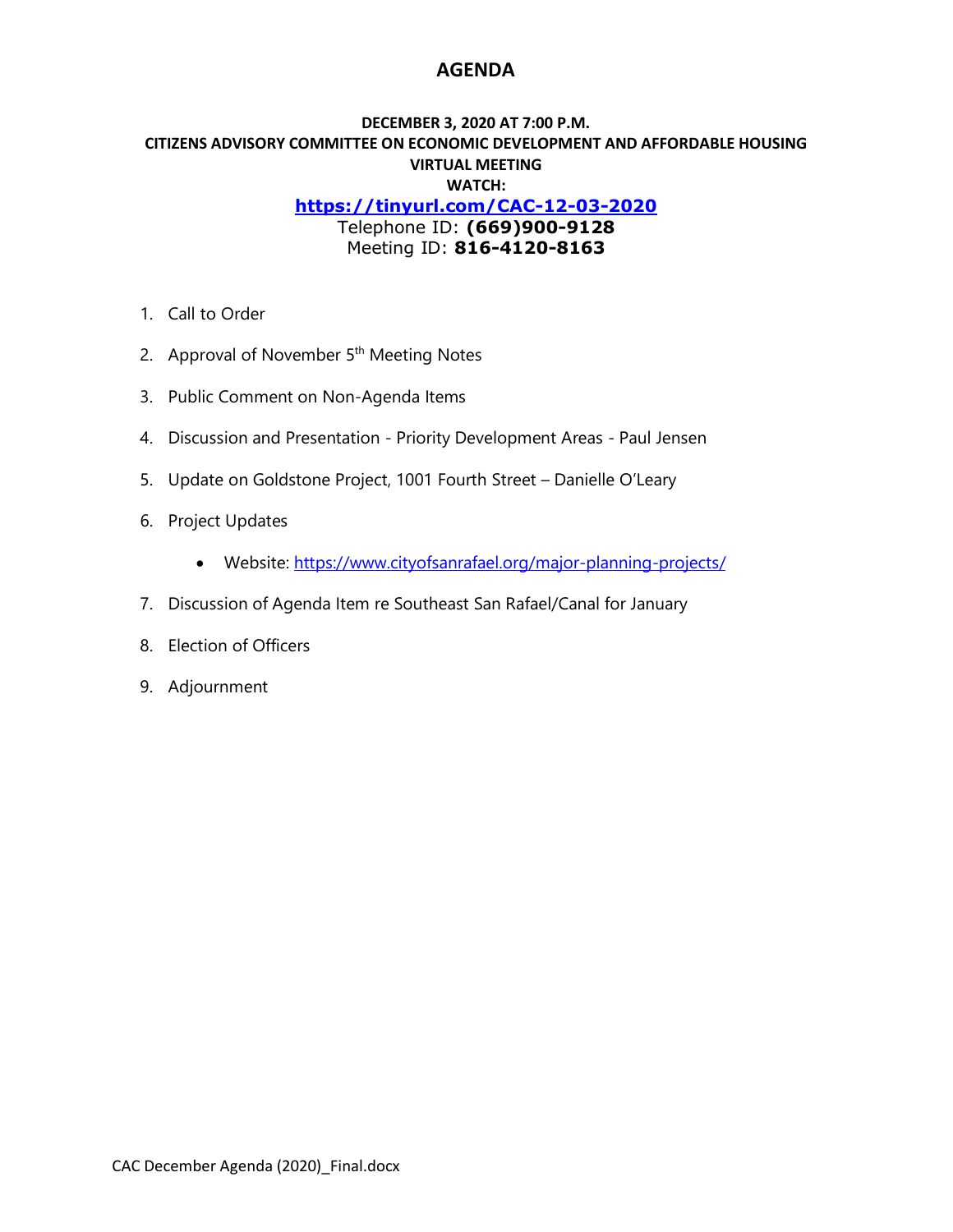# **City of San Rafael Citizens Advisory Committee for Economic Development and Affordable Housing (CAC) Virtual Meeting Summary Notes November 5, 2020**

**CAC Members Present:** Mari Jones, Bill Carney, Kati Miller, Glen Koorhan, Dirck Brinckerhoff, Joe McCallum, Gladys Gilliland, William O'Connell, Roger Smith, Madeline Silva Khan

**CAC Members Absent:** Andrew Naja-Riese **City Staff Present:** Simon Vuong **Guests Present:** Joanne Webster **Members of the Public Present:** None

- **1. Call to Order:** Chair William O'Connell called the virtual meeting to order at 7:03 pm.
- **2. Approval of October 1st Meeting Notes:** Date of Item 2 was noted to be incorrect. Otherwise approved as submitted.
- **3. Approval of Inclusionary Housing Letter:** Approved as submitted.
- **4. Public Comment on Non-Agenda Items:** None.

## **5. Discussion – The View from the Chamber: Pandemic Effects on Business – Joanne Webster:**

Ms. Joanne Webster of the San Rafael Chamber of Commerce led an open format discussion regarding the impact of COVID-19 on local businesses, their survival strategies as well as the road to recovery. Ms. Webster generally noted that the pandemic has magnified inequities in the community, as well as accelerated anything which was in the process of automation (i.e. online sales). Ms. Webster also remarked that the COVID-19 pandemic has highlighted how there was no County wide emergency plan in place to protect businesses. The San Rafael Chamber has subsequently become involved in Keep Marin Working ("KMW"), which is a group of business leaders who have assembled an elevenpoint framework for economic recovery.

Ms. Webster remarked that she felt the future of Downtown San Rafael retail was headed in the direction of "experiential" versus "transactional," as it historically has been. Optimistically Ms. Webster felt that the aftermath of the COVID-19 pandemic could be an opportunity to pivot in that direction. Ms. Webster spoke about how the Dining Under the Lights event has done well under the circumstances and that the City of San Rafael did a great job of streamlining applications to ensure the success of the event.

#### **6. Project Updates:**

As a follow up to the October meeting, Mr. Simon Vuong reported that there were no new updates from the City of San Rafael planning department in regards to the approved 120-unit project at 703 Third Street, as well as the 136-unit project known as Northgate Walk at 1005-1010 Northgate Drive. Chair William O'Connell remarked that he had been told that the 703 Third Street developer was working on setting in place financing which had held the project up to date, and that the project was likely to commence in the first or second quarter of 2021.